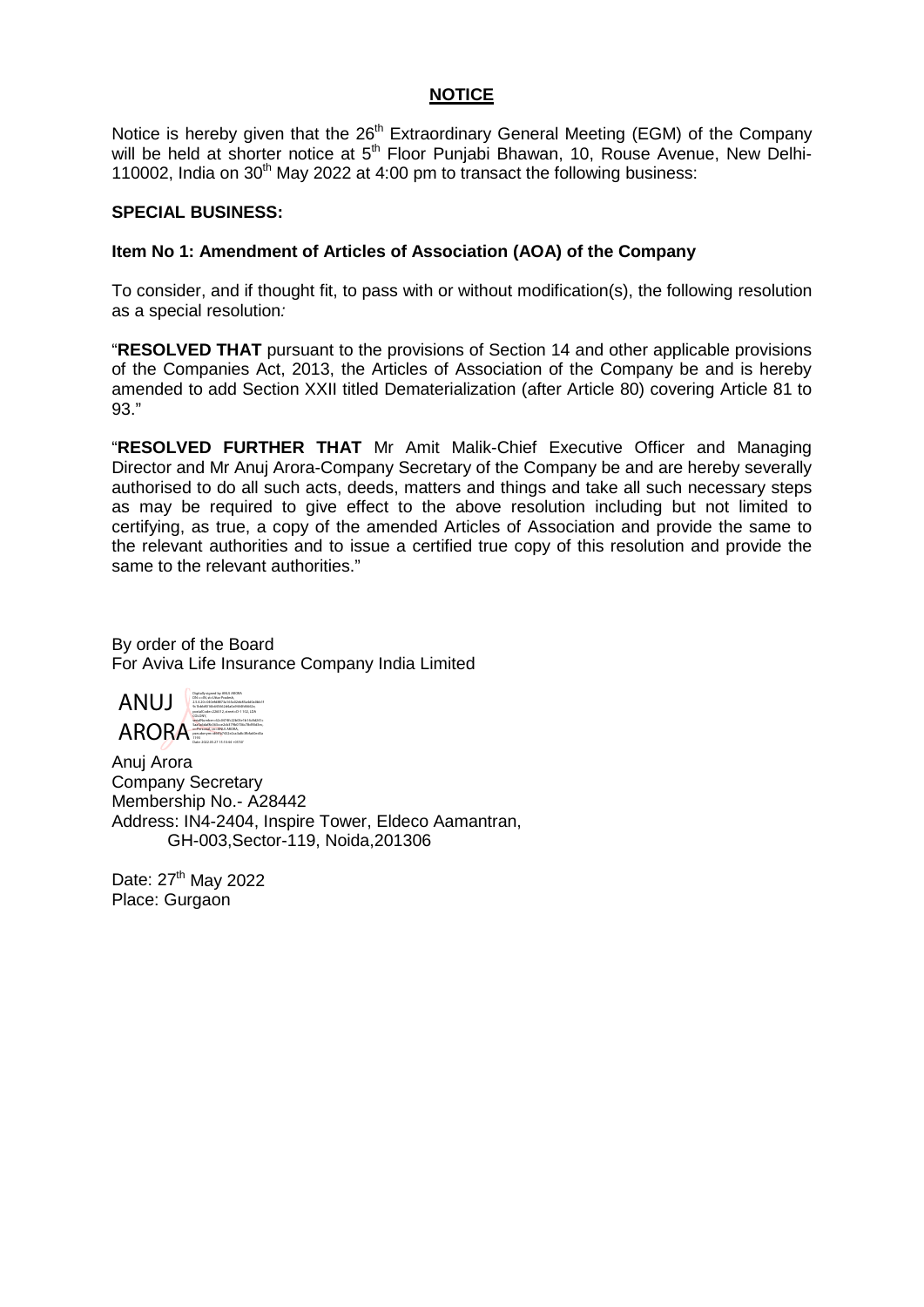### **Notes:**

# **1. A MEMBER ENTITLED TO ATTEND AND VOTE AT THE MEETING IS ENTITLED TO APPOINT A PROXY TO ATTEND AND VOTE INSTEAD OF HIMSELF AND THE PROXY NEED NOT BE A MEMBER OF THE COMPANY.**

- 2. A person can act as proxy on behalf of the members exceeding fifty and holding in the aggregate not more than ten percent of the total paid up share capital of the Company. In case a proxy is proposed to be appointed by the member holding not more than ten percent of the total paid up share capital of the Company carrying voting rights, then such proxy shall not act as proxy for any other member. Proxies submitted on behalf of limited companies, societies etc. must be supported by appropriate resolutions / authority, as applicable. A proxy holder needs to show his identity at the time of attending the meeting.
- 3. The members of the company have given their consent to convene the extraordinary general meeting at a shorter notice.
- 4. AN EXPLANATORY STATEMENT PURSUANT TO SECTION 102 OF THE COMPANIES ACT, 2013, IS ANNEXED HERETO.

Corporate members intending to send their authorized representative(s) to attend the meeting are requested to send to the Company a certified copy of the Board Resolution authorizing their representative(s) to attend and vote on their behalf at the meeting.

The Register of Directors and Key Managerial Personnel and their shareholding, Register of contracts or arrangement in which directors are interested and documents referred in the Notice and explanatory statement, if any, are open for inspection during normal business hours on all working days and copies thereof shall also be made available for inspection in physical or in electronic form at the corporate office of the Company situated at Gurugram up to the date of extraordinary general meeting.

A Route Map alongwith Prominent Landmark for easy location to reach the venue of Extra Ordinary General Meeting is annexed with the notice of Extra Ordinary General Meeting.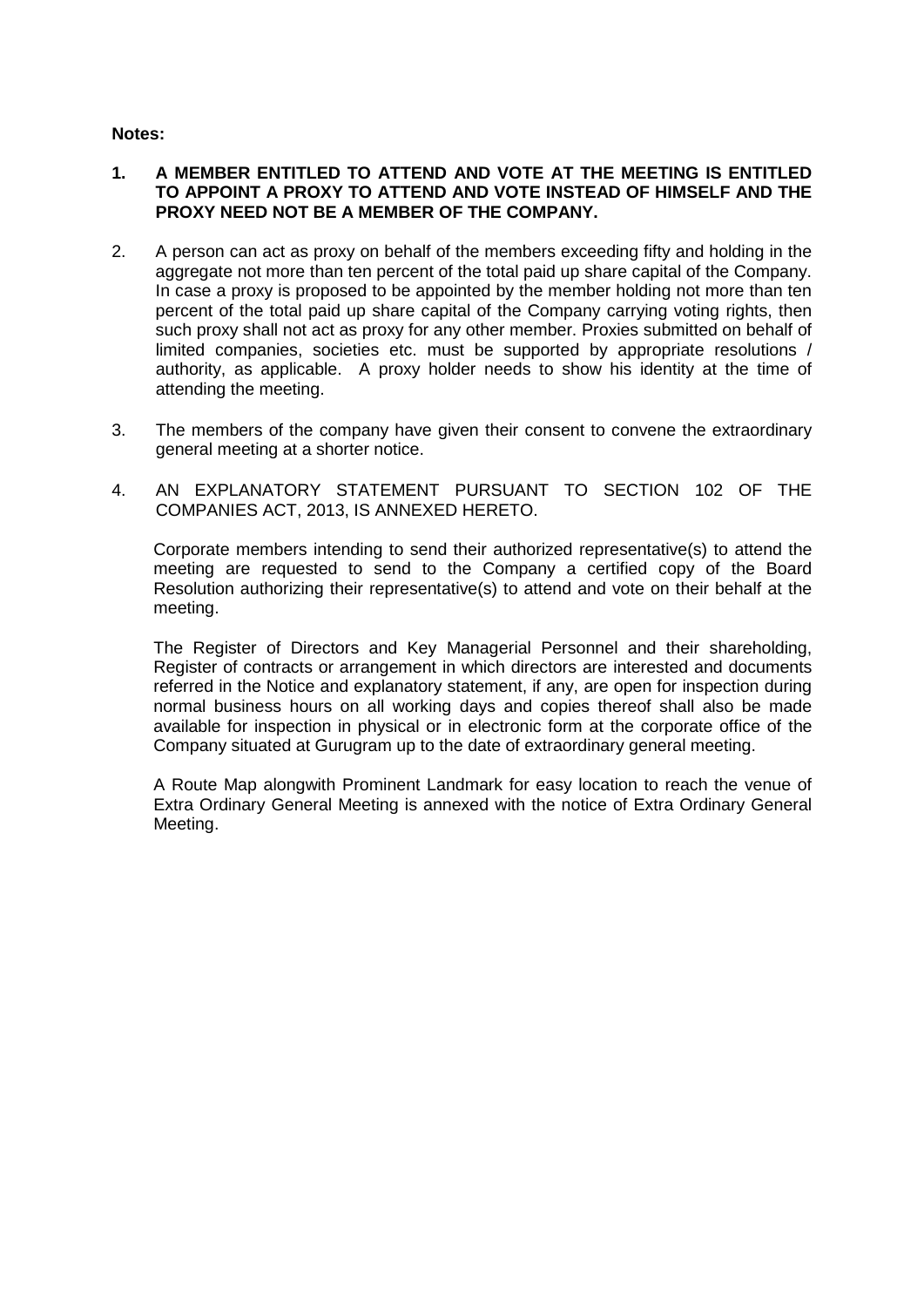# **EXPLANATORY STATEMENT PURSUANT TO SECTION 102 OF THE COMPANIES ACT 2013**

The following explanatory statement sets out the fact relating to special business set out in the accompanying notice dated  $30<sup>th</sup>$  May 2022:

#### **ITEM No. 1**

The shareholders have expressed interest to dematerialize the shares. Subsequently, it is proposed that the AOA of the Company be further amended to incorporate the following:

| SNo. | <b>Proposed changes</b>                                                                         | Page no. |
|------|-------------------------------------------------------------------------------------------------|----------|
|      | Addition of clause XXII: Dematerialization of   Pg 18-20<br>shares<br>Covering Article 81 to 93 |          |
|      | This is being inserted after Article 80                                                         |          |

"XXII. DEMATERIALISATION

81. For the purpose of this Article :-

'Beneficial Owner' means a person or persons whose name is recorded as such with a Depository;

'Depository' means a company formed and registered under the Act and which has been granted a certificate of registration to act as a depository under the Securities and Exchange Board of India Act, 1992; and

'Depositories Act' means the Depositories Act, 1996.

82. Notwithstanding anything contained in these Articles and the Joint Venture Agreement, the Company shall be entitled to dematerialise its Shares and other securities, offer Shares and other securities in a dematerialised form and also rematerialize its Shares and securities pursuant to the Depositories Act.

83. Every person subscribing to or holding securities of the Company shall have the option to receive security certificates or to hold the securities in electronic form with a Depository. If a person opts to hold his security with a Depository, The Company shall intimate such Depository the details of allotment of the security, and on receipt of the information, the Depository shall enter in its records the name of the allottee as the Beneficial Owner of the Security.

84. Notwithstanding anything to the contrary contained in the Act, these Articles or the Joint Venture Agreement, a Depository shall be deemed to be the registered owner for the purposes of effecting transfer of ownership of Shares on behalf of the Beneficial Owner.

85. Save as otherwise provided in Article 84, the Depository as the registered owner of the Shares shall not have any voting rights or any other rights in respect of the Shares held by it.

86. Every person holding Shares and whose name is entered as the Beneficial Owner in the records of the Depository shall be deemed to be a member of the Company. The Beneficial Owner of the Shares shall be entitled to all the rights and benefits and be subject to all the liabilities in respect of its Shares which are held by a Depository.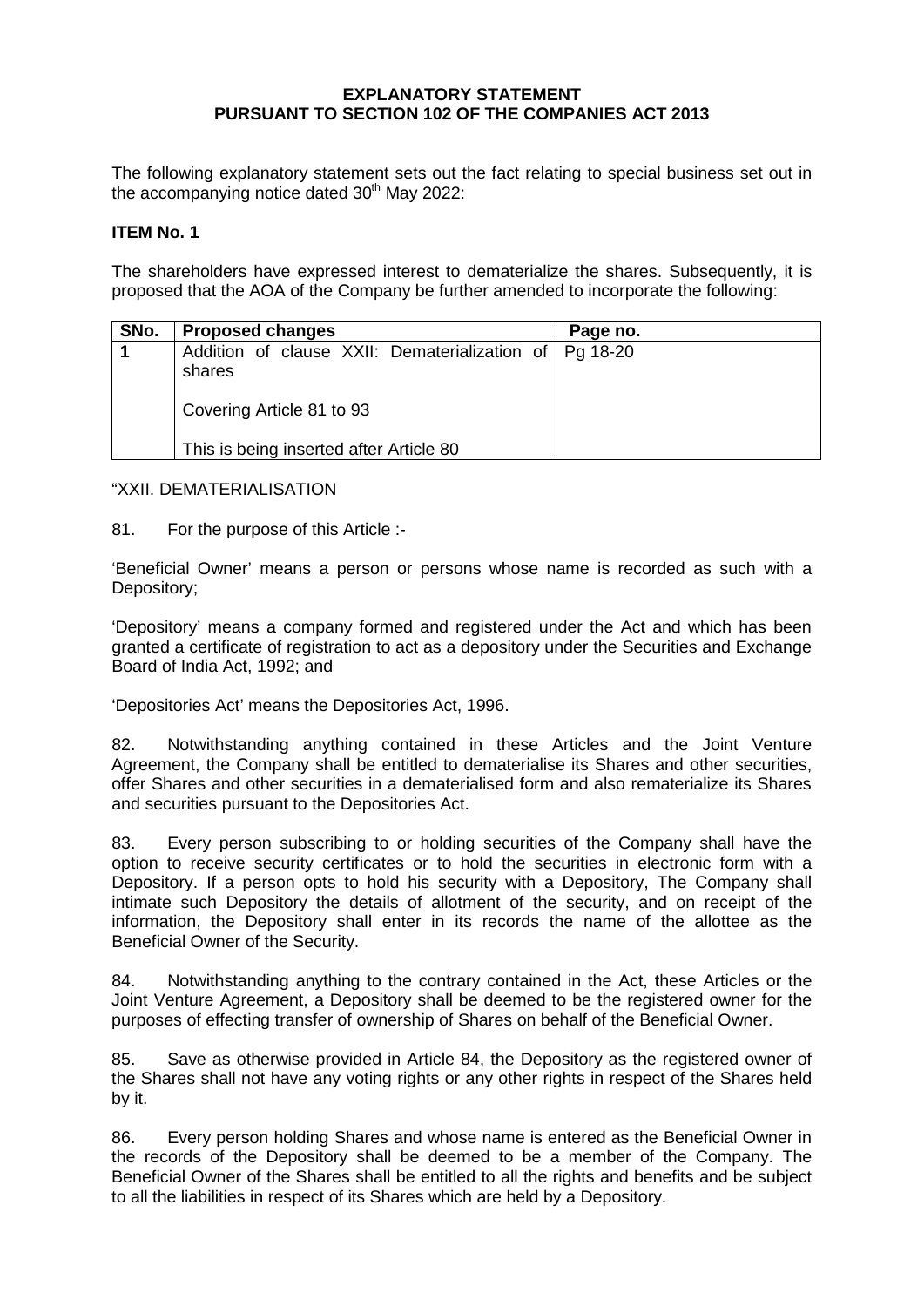87. Any person who is the Beneficial Owner of the Shares can at any time opt out of a Depository, if permitted by Applicable Law, in respect of any Share in the manner provided by the Depositories Act, and the Company shall, in the manner and within the time prescribed, issue to the Beneficial Owner the required Share certificates.

88. In the case of transfer of Shares, or other securities where the Company has not issued any certificates and where such Shares, or other securities are being held in an electronic and fungible form, the provisions of the Depositories Act, shall apply.

89. Every Depository shall furnish to the Company, information about the transfer of securities in the name of the Beneficial Owner at such intervals and in such manner as may be specified by the bye-laws of the Depository and the Company in that behalf.

90. Except as specifically provided in these Articles, the provisions relating to joint holders of Shares, calls, lien on Shares, forfeiture of Shares and transfer and transmission of Shares shall be applicable to Shares held in electronic form so far as they apply to Shares in physical form, subject however to the provisions of the Depositories Act.

91. Notwithstanding anything in the Act or these Articles, where Shares are dealt with by a Depository, the Company shall intimate the details thereof to the Depository immediately on allotment or transfer of the Shares.

92. Nothing contained in the Act or these Articles regarding the necessity of having distinctive numbers for Shares issued by the Company shall apply to Shares held with a Depository.

93. No Share or other securities certificate(s) shall be issued in respect of the Shares or other securities held in dematerialised form with the Depository.

Pursuant to section 14 of the Companies Act, 2013, special resolution is required to be passed for alteration of Articles of Association of the Company."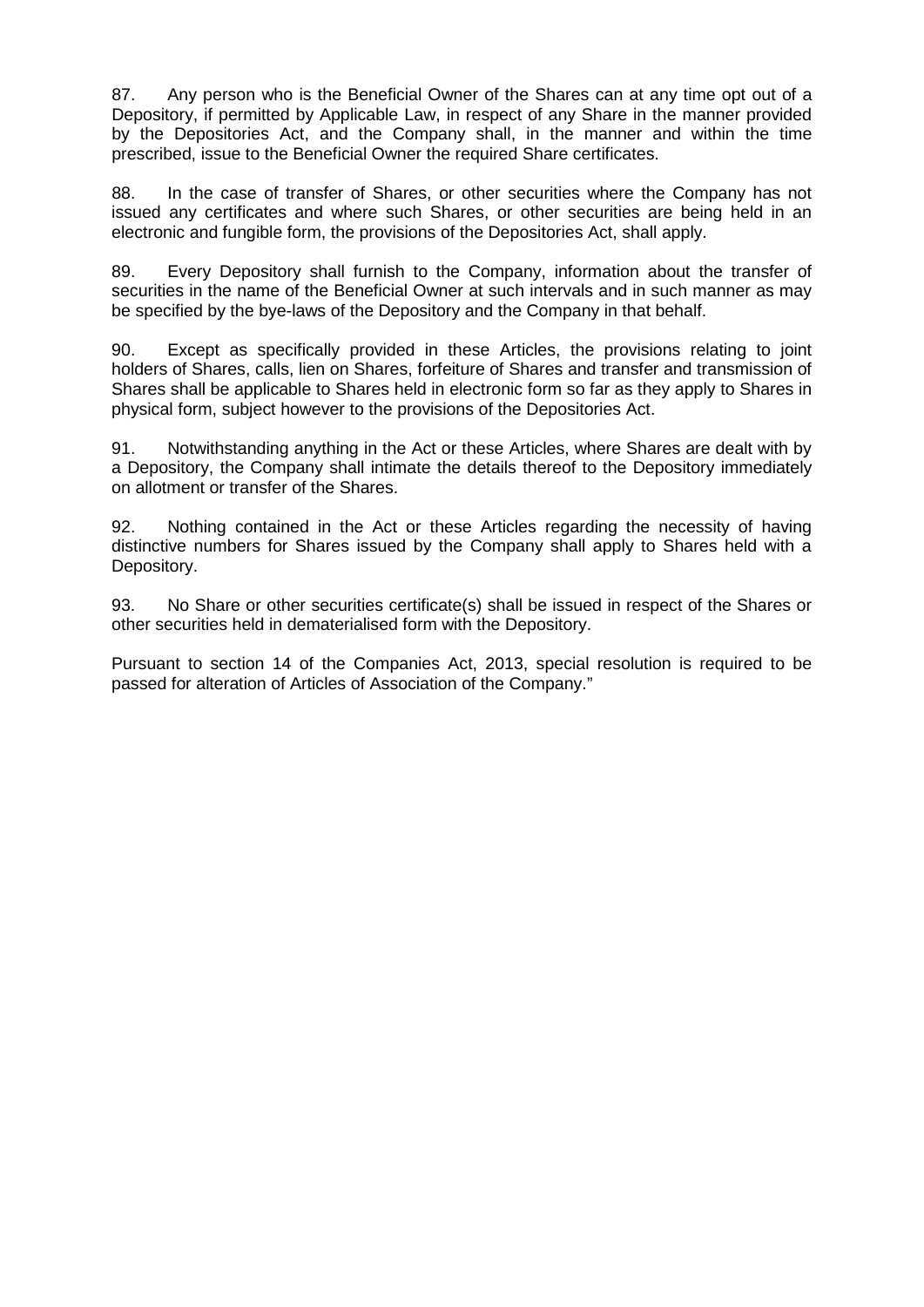| Form No. MGT-11                                                                                                                                                                                                                                                                  |  |  |  |
|----------------------------------------------------------------------------------------------------------------------------------------------------------------------------------------------------------------------------------------------------------------------------------|--|--|--|
| <b>Proxy form</b><br>[Pursuant to section 105(6) of the Companies Act, 2013 and rule 19(3) of the Companies<br>(Management and Administration) Rules, 2014]                                                                                                                      |  |  |  |
| CIN: U66010DL2000PLC107880<br>Name of the company: Aviva Life Insurance Company India Limited<br>Registered office: 2nd Floor, Prakashdeep Building, 7, Tolstoy Marg, New Delhi 110001<br>Email id:<br>Website:                                                                  |  |  |  |
| Name of the member (s):<br>Registered address:<br>E-mail Id:<br>Folio No/ Client Id:<br>DP ID:                                                                                                                                                                                   |  |  |  |
| I / We, being the member (s) of  shares of the above named company, hereby<br>appoint:                                                                                                                                                                                           |  |  |  |
| Name:<br>Address:<br>E-mail Id:<br>Signature:, or failing him                                                                                                                                                                                                                    |  |  |  |
| 1. Name:<br>Address:<br>E-mail Id:<br>Signature: , or failing him                                                                                                                                                                                                                |  |  |  |
| 2. Name:<br>Address:<br>E-mail Id:<br>Signature: , or failing him                                                                                                                                                                                                                |  |  |  |
| as my/our proxy to attend and vote (on a poll) for me/us and on my/our behalf at the<br>Extraordinary General Meeting of the Company, to be held on the 4:00 p.m. at New Delhi and<br>at any adjournment thereof in respect of such resolutions as are indicated below:          |  |  |  |
| <b>Resolution No.</b>                                                                                                                                                                                                                                                            |  |  |  |
| <b>Special Business</b><br>Affix                                                                                                                                                                                                                                                 |  |  |  |
| 1. Amendment of Articles of Association of the<br>Revenue<br>Company<br>Stamp                                                                                                                                                                                                    |  |  |  |
| Signed this day of                                                                                                                                                                                                                                                               |  |  |  |
| Signature of the shareholder:                                                                                                                                                                                                                                                    |  |  |  |
| Signature of Proxy holder(s):                                                                                                                                                                                                                                                    |  |  |  |
| Note: This form of proxy in order to be effective should be duly completed and deposited<br>at the Registered Office of the Company before the commencement of the Meeting.                                                                                                      |  |  |  |
| If a company receives multiple Proxies for the same holdings of a Member, the<br>Proxy which is dated last shall be considered valid; if they are not dated or bear the<br>same date without specific mention of time, all such multiple Proxies shall be<br>treated as invalid. |  |  |  |
|                                                                                                                                                                                                                                                                                  |  |  |  |